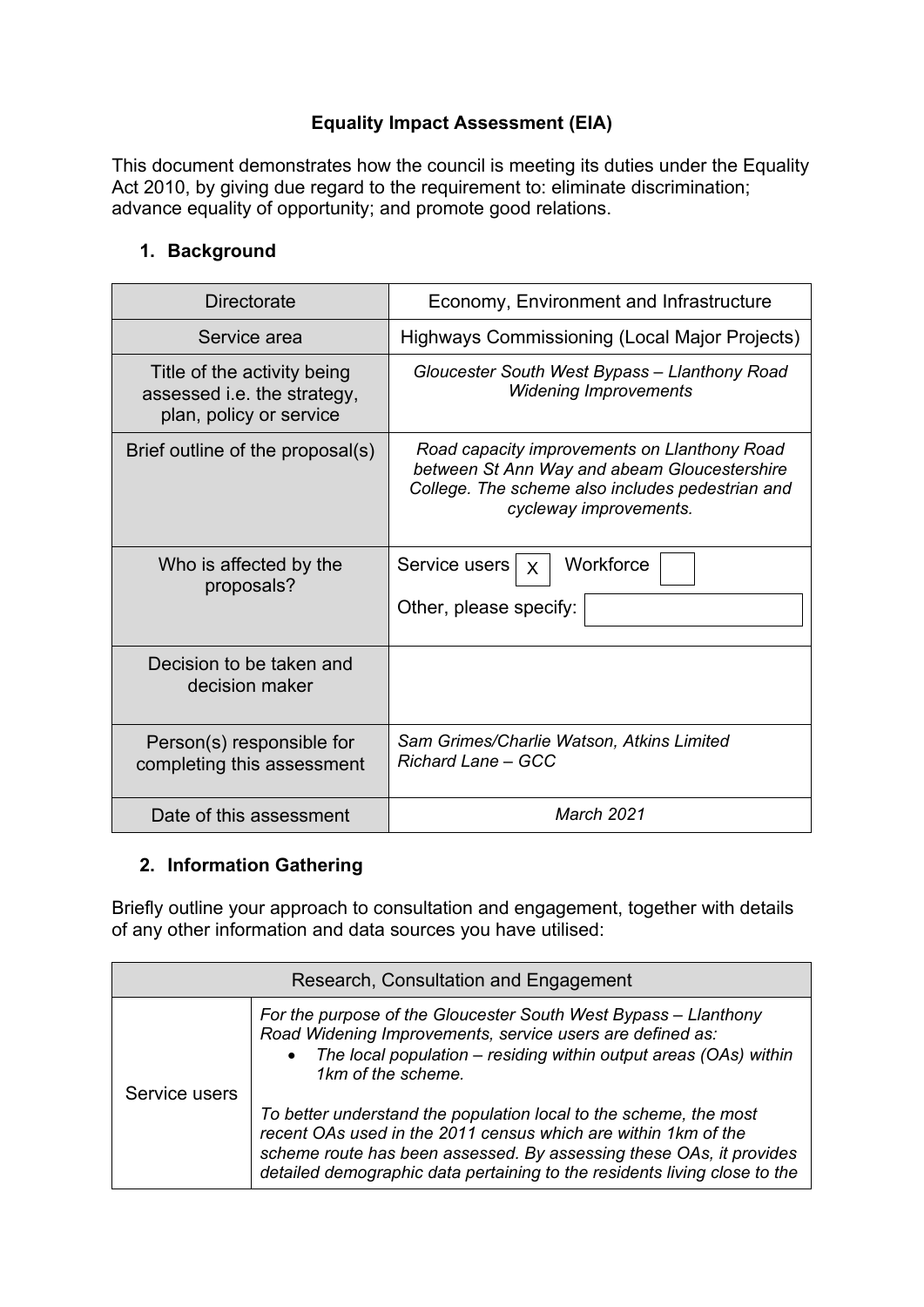|                 | schemes and allows for an impact of the construction and operation of<br>the scheme on local residents to be undertaken.<br>The demographic data (e.g. gender, religion and race) for the local<br>population has then been compared with local authority and national<br>rates in order to identify the significance of the potential impact on<br>specific PCGs. |
|-----------------|--------------------------------------------------------------------------------------------------------------------------------------------------------------------------------------------------------------------------------------------------------------------------------------------------------------------------------------------------------------------|
|                 | $\bullet$ Potential users of the scheme – this will include both local<br>residents and people living further afield.                                                                                                                                                                                                                                              |
|                 | Service user diversity reports are available on the GCC website and<br>give an indication of service user participation across commissioning<br>areas, for example adult residential services and youth services. It does<br>not include participation data at individual service level.                                                                           |
| Workforce       | No identified significant impact                                                                                                                                                                                                                                                                                                                                   |
| <b>Partners</b> | No identified significant impact                                                                                                                                                                                                                                                                                                                                   |
| Other           | No identified significant impact                                                                                                                                                                                                                                                                                                                                   |

## **3. Equality Assessment**

Briefly explain your assessment of the impact of the proposed activity on the protected characteristics below. This section evidences how the council is giving due regard to the three aims of the general equality duty, which are to: eliminate discrimination; advance equality of opportunity; and promote good relations.

| Protected<br>Characteristic | <b>Service Users</b>                                                                                                                                                                                                                                                                                                                                                                                                                                                                                                                                                            | Workforce                                                                                                                                                                            |
|-----------------------------|---------------------------------------------------------------------------------------------------------------------------------------------------------------------------------------------------------------------------------------------------------------------------------------------------------------------------------------------------------------------------------------------------------------------------------------------------------------------------------------------------------------------------------------------------------------------------------|--------------------------------------------------------------------------------------------------------------------------------------------------------------------------------------|
| Age                         | Due to the variety of facilities<br>within the 1km buffer of the<br>scheme, both protected groups<br>are likely to be pedestrians within<br>the scheme area. Due regard<br>should therefore be given to<br>retaining the current crossing<br>facilities and path network to<br>prevent a reduction in<br>accessibility and safety during all<br>phases of the scheme.<br>The widening of the road to 2<br>lanes in either direction risks an<br>increase in severance, however<br>there will be improved crossing<br>provisions, including an<br>additional signalled crossing, | Contractors responsible for the<br>construction of the scheme<br>should adhere to appropriate<br>code of conduct and should not<br>discriminate by age of workers<br>where relevant. |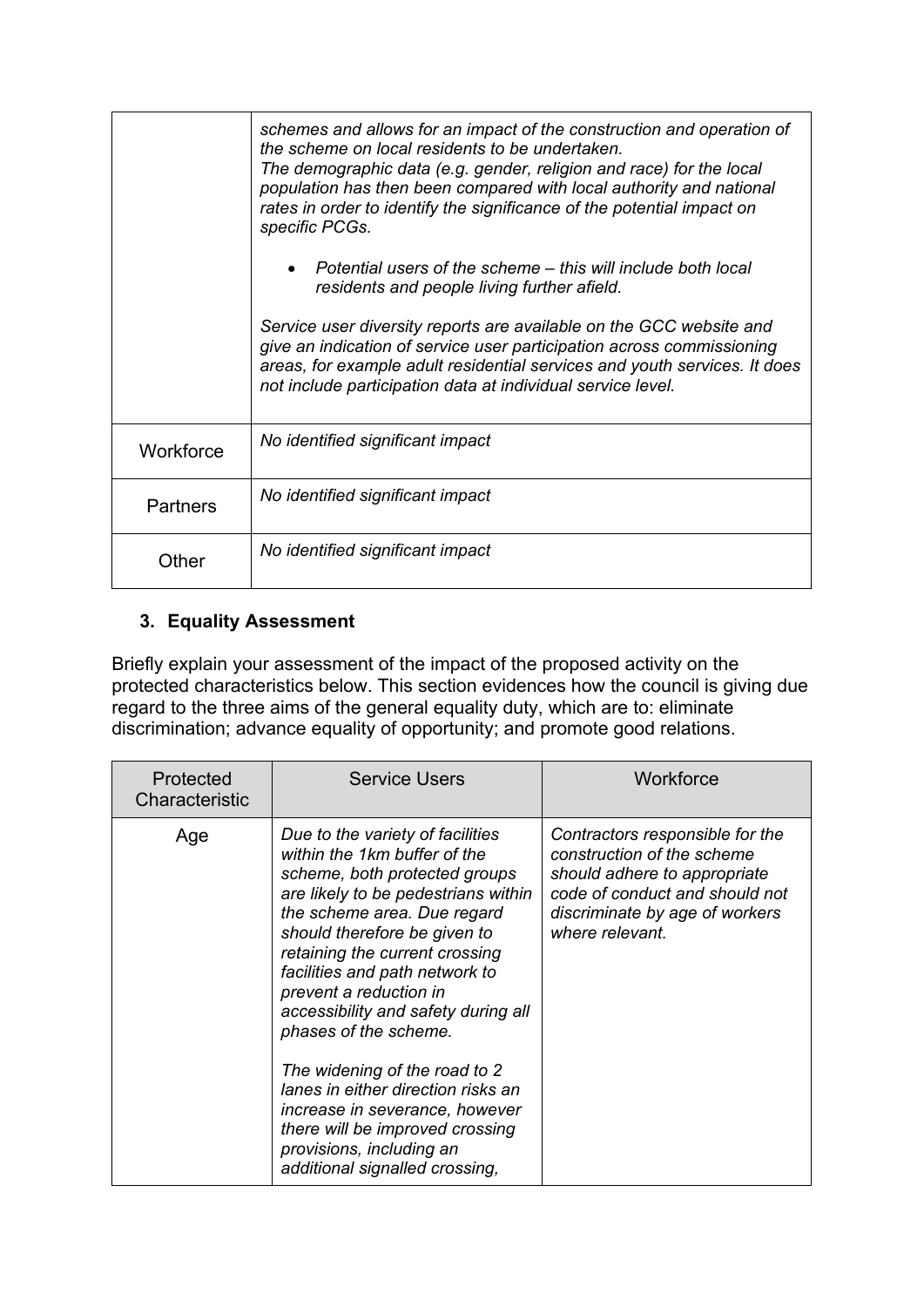| which will positively impact both                               |
|-----------------------------------------------------------------|
| protected groups and mitigate                                   |
| against any potential increases in                              |
| severance.                                                      |
| Widening and resurfacing of the                                 |
| current path network, alongside                                 |
| the provision of a new shared                                   |
| path and cycleway should                                        |
| improve the experience for these                                |
| protected groups who are more                                   |
| likely to use active travel modes.                              |
|                                                                 |
| The proximity of the scheme to                                  |
| facilities attracting younger                                   |
| people, such as Gloucestershire                                 |
| College, Gloucester City<br><b>Association FC and St Paul's</b> |
| <b>CoE Primary School increases</b>                             |
| the likelihood of the scheme                                    |
| <i>impacting younger people. Due</i>                            |
| regard should be shown in the                                   |
| construction process to ensure                                  |
| that access to these sites is not                               |
| disproportionately negatively                                   |
| <i>impacted, and if diversions are</i>                          |
| required, ample signage is                                      |
| provided. On completion of the                                  |
| scheme, the widened pathways                                    |
| and provision of a joint cycle lane                             |
| should improve active travel                                    |
| opportunities and perceptions of                                |
| safety for this group.                                          |
| Furthering this, the scheme is                                  |
| proximate to the Llanthony Place                                |
| retirement living development.                                  |
| This increases the likelihood of                                |
| older people being impacted by                                  |
| the scheme. The scheme should                                   |
| therefore ensure that access to                                 |
| this premise is not                                             |
| disproportionately impacted by                                  |
| construction and that ample                                     |
| engagement and information                                      |
| provision occurs. For example,                                  |
| the distribution of hard copy<br>newsletters in addition to     |
| electronic issue.                                               |
|                                                                 |
| Llanthony Priory is a site which                                |
| may attract both protected                                      |
| groups for recreational purposes.                               |
| Access to this site should be                                   |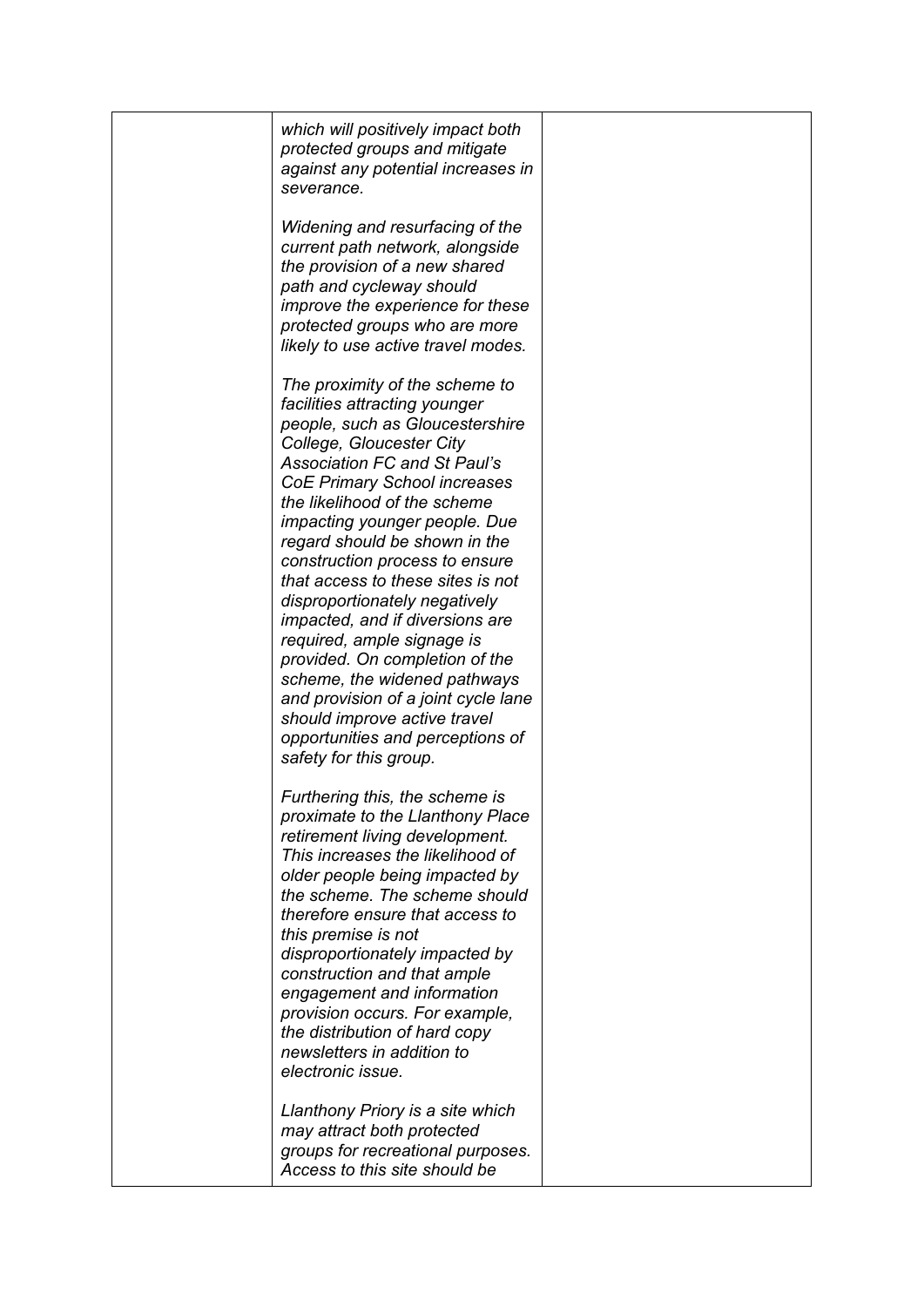|                   | considered throughout all stages<br>of the scheme to ensure these<br>groups can still access the<br>grounds and associated green<br>space. Over the longer term, the<br>improved pedestrian and cycle<br>infrastructure would improve<br>access to this site for these<br>groups.<br>Post scheme opening, there is<br>potential for reduced congestion,<br>which could benefit pedestrians<br>using the junction through<br>providing better crossing<br>opportunities and reducing<br>severance.<br>In the event of traffic diversions,<br>due regard should be shown in<br>the planning of diversionary<br>routes and how they may impact<br>these groups.            |                                                                                                                                                                                                  |
|-------------------|-------------------------------------------------------------------------------------------------------------------------------------------------------------------------------------------------------------------------------------------------------------------------------------------------------------------------------------------------------------------------------------------------------------------------------------------------------------------------------------------------------------------------------------------------------------------------------------------------------------------------------------------------------------------------|--------------------------------------------------------------------------------------------------------------------------------------------------------------------------------------------------|
| <b>Disability</b> | Accessible design guidance is<br>being followed to ensure the<br>movement of people with<br>disabilities in terms of the<br>pedestrian facilities. Routes must<br>be of appropriate width for users<br>with mobility aids or wheelchairs,<br>appropriately lit and signposted,<br>with designated crossing points<br>and tactile paving. The improved<br>crossing points and additional<br>signalled crossing will aid<br>accessibility and reduce<br>severance for those within this<br>protected group.<br>In the event of diversions, due<br>regard should be shown in the<br>planning of diversionary routes<br>and how they may impact those<br>with a disability. | Contractors responsible for the<br>construction of the scheme<br>should adhere to the appropriate<br>code of conduct and not<br>discriminate based on disability,<br>where appropriate.          |
| <b>Sex</b>        | Due regard should be given to the<br>impact on people according to their<br>sex, for example the impact on<br>females using the transport network.                                                                                                                                                                                                                                                                                                                                                                                                                                                                                                                      | Contractors responsible for the<br>construction of the scheme should<br>adhere to appropriate code of conduct<br>and should not discriminate by sex of<br>employee. Appropriate policy should be |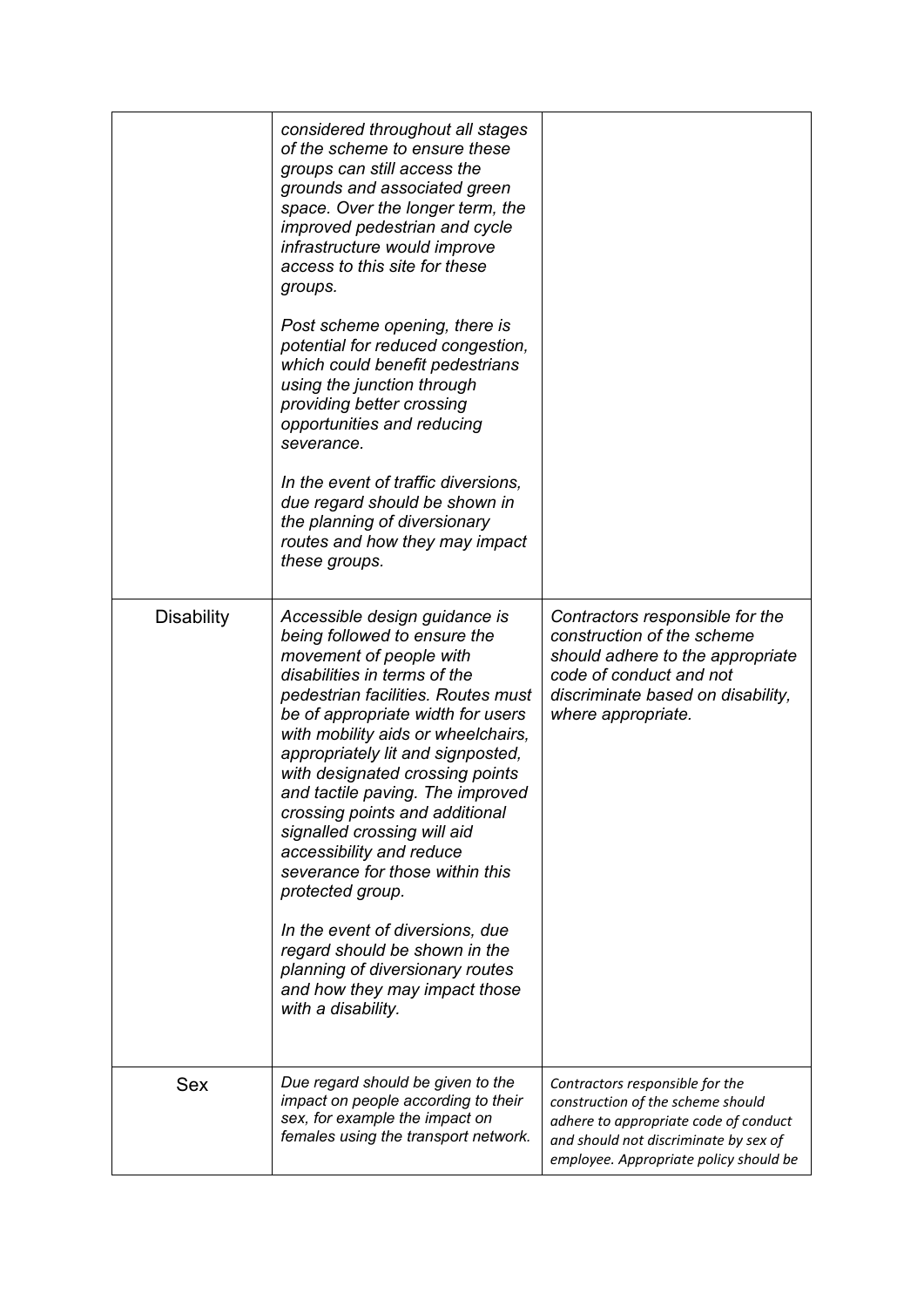|                                 | A higher proportion of females are<br>likely to be at home during the day<br>and are therefore more likely to be<br>pedestrians and/or cyclists.<br>Consequently, the improvements to<br>the pedestrian and cycle ways are<br>an important step in improving<br>perceptions of safety and security<br>along the route.<br>Females may experience<br>disproportionate impacts during<br>construction of the scheme. For<br>example, there may be safety<br>concerns for many females if they<br>are required to alter their usual<br>routes due to a lack of access<br>because of construction work. Due<br>regard should therefore be shown to<br>ensure any diversions provide<br>perceptions of safety, for example<br>by having sufficient lighting. Post<br>construction, the enhanced<br>infrastructure may improve<br>accessibility for this protected group.<br>Improved lighting and signage<br>should improve the sense of safety<br>and security at the site. | implemented in terms of harassment of<br>females in the workplace.                                                                                                                           |
|---------------------------------|-------------------------------------------------------------------------------------------------------------------------------------------------------------------------------------------------------------------------------------------------------------------------------------------------------------------------------------------------------------------------------------------------------------------------------------------------------------------------------------------------------------------------------------------------------------------------------------------------------------------------------------------------------------------------------------------------------------------------------------------------------------------------------------------------------------------------------------------------------------------------------------------------------------------------------------------------------------------------|----------------------------------------------------------------------------------------------------------------------------------------------------------------------------------------------|
| Race                            | It is unlikely that there will be any<br>significant impacts on BAME<br>groups compared to the<br>population as a whole, however<br>consideration should be given to<br>ensuring materials relating to the<br>scheme are available in<br>alternative languages and<br>consultation is accessible to all.                                                                                                                                                                                                                                                                                                                                                                                                                                                                                                                                                                                                                                                                | Contractors responsible for the<br>construction of the scheme<br>should adhere to appropriate<br>code of conduct and should not<br>discriminate by race of<br>employee.                      |
| Gender<br>reassignment          | No identified significant impact                                                                                                                                                                                                                                                                                                                                                                                                                                                                                                                                                                                                                                                                                                                                                                                                                                                                                                                                        | Contractors responsible for the<br>construction of the scheme<br>should adhere to appropriate<br>code of conduct and should not<br>discriminate by gender of<br>workers.                     |
| Marriage & civil<br>partnership | No identified significant impact                                                                                                                                                                                                                                                                                                                                                                                                                                                                                                                                                                                                                                                                                                                                                                                                                                                                                                                                        | Contractors responsible for the<br>construction of the scheme<br>should adhere to appropriate<br>code of conduct and should not<br>discriminate based on marriage<br>or relationship status. |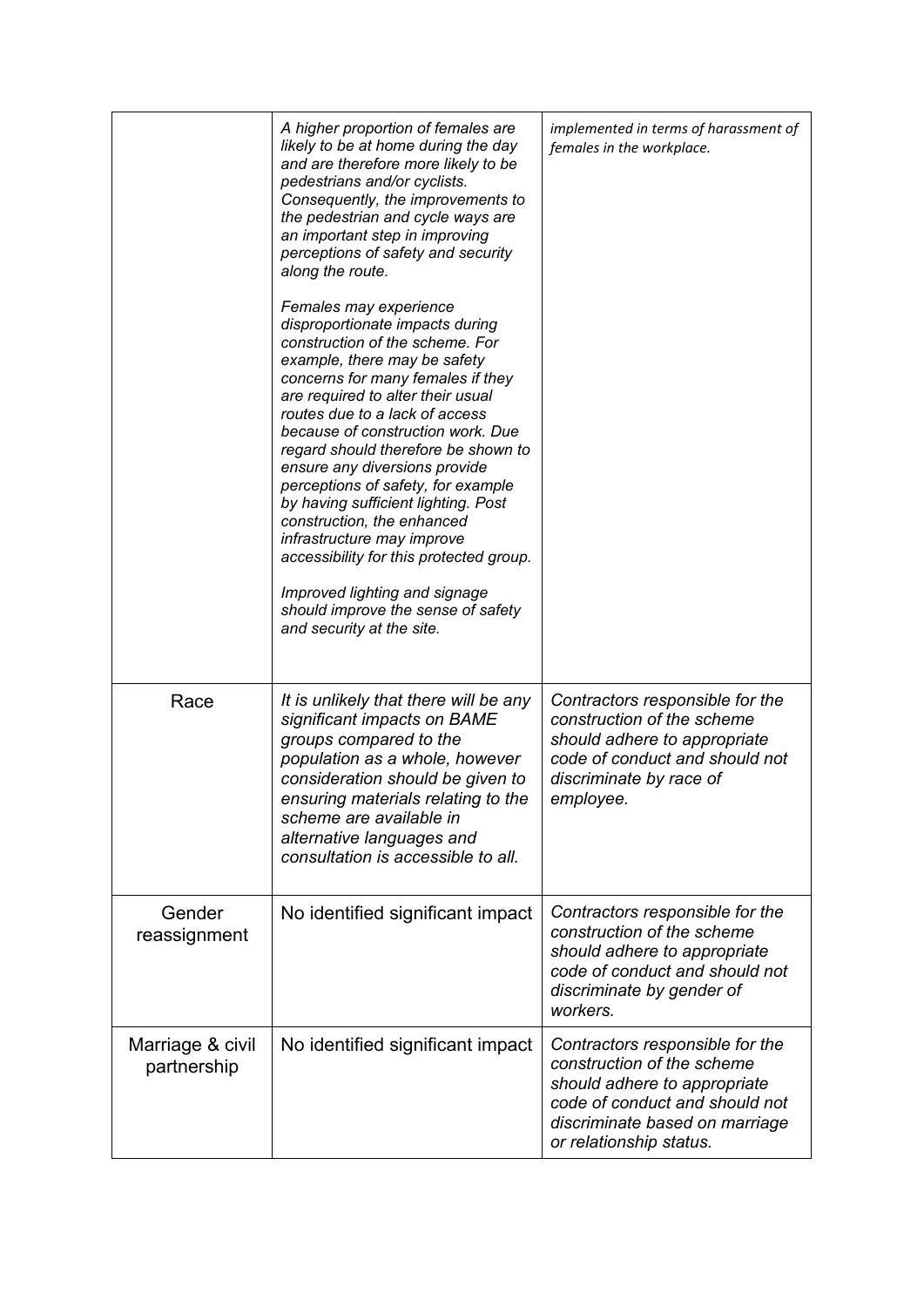| Pregnancy &<br>maternity  | Accessible design of new<br>pathway and road crossings will<br>improve the experience for those<br>who are pregnant and/or are<br>travelling with pushchairs. The<br>new routes are appropriate width<br>with the associated signage and<br>lighting to ensure equitable use<br>of the infrastructure.<br>Construction may cause<br>severance for pedestrians,<br>including those who are parents<br>with young children. Construction<br>may also make it difficult for<br>pushchair users to access the<br>footpaths in the area, so<br>consideration should be given to<br>signposting alternative routes<br>where necessary. Due regard<br>should be taken to ensure<br>equitable access for this group<br>throughout the construction<br>stage.<br>It is noted that there is a nursery<br>in the vicinity of the scheme,<br>therefore it is likely more<br>pregnant or parents with<br>pushchairs utilise the network<br>within the scheme area. Due<br>regard should be shown to<br>ensure access the nursery is not<br>disproportionately impacted,<br>especially during the construction<br>phase of the scheme. | Contractors responsible for the<br>construction of the scheme site<br>should have a clear policy in<br>terms of the recruitment and<br>employment rights of all people<br>including a clear<br>maternity/paternity policy.                                          |
|---------------------------|--------------------------------------------------------------------------------------------------------------------------------------------------------------------------------------------------------------------------------------------------------------------------------------------------------------------------------------------------------------------------------------------------------------------------------------------------------------------------------------------------------------------------------------------------------------------------------------------------------------------------------------------------------------------------------------------------------------------------------------------------------------------------------------------------------------------------------------------------------------------------------------------------------------------------------------------------------------------------------------------------------------------------------------------------------------------------------------------------------------------------|---------------------------------------------------------------------------------------------------------------------------------------------------------------------------------------------------------------------------------------------------------------------|
| Religion and/or<br>belief | There are a number of sites of<br>worship within 1km of the<br>proposed scheme, such as St<br><b>Stephens Church and Mariners</b><br>Church. Most of these sites are<br>on the periphery of the 1KM<br>buffer, thus it is likely the impact<br>of the scheme will be limited,<br>however due regard should be<br>shown to ensure that access to<br>these facilities is not significantly<br>reduced during the construction<br>of the scheme. Post construction,<br>the improved traffic flow and<br>active travel facilities may<br>improve accessibility to the                                                                                                                                                                                                                                                                                                                                                                                                                                                                                                                                                        | Contractors responsible for the<br>construction of the scheme<br>should adhere to appropriate<br>code of conduct and should not<br>discriminate by the religious faith<br>or beliefs of workers and ensure<br>that these beliefs are respected<br>at the workplace. |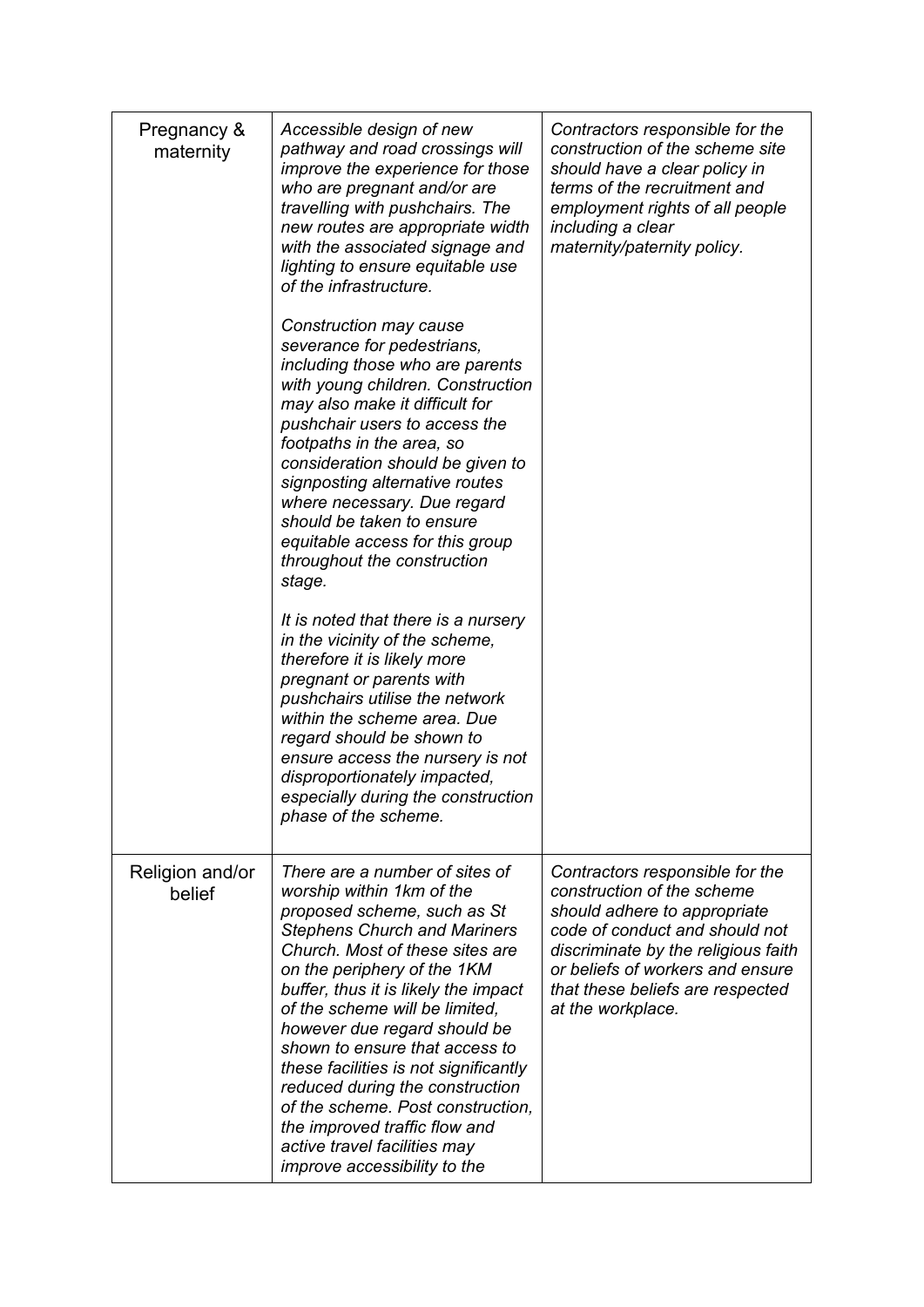|                       | religious sites in the scheme<br>extent. |                                                                                                                                                                                          |
|-----------------------|------------------------------------------|------------------------------------------------------------------------------------------------------------------------------------------------------------------------------------------|
| Sexual<br>orientation | No identified significant impact         | Contractors responsible for the<br>construction of the scheme<br>should adhere to appropriate<br>code of conduct and should not<br>discriminate by the sexual<br>orientation of workers. |

## **4. Completed Actions**

Set out how the proposed activity has already been amended following the equality assessment, to maximise the positive impact or minimise the negative impact:

| Change                           | Reason for Change |
|----------------------------------|-------------------|
| No identified significant impact |                   |
|                                  |                   |
|                                  |                   |

## **5. Planned Actions**

Set out improvements that will be undertaken, following the equality assessment, to further maximise the positive impact or minimise the negative impact:

| Potential impact<br>(positive or<br>negative)                                                       | Action                                                                                                                                                                                                                                                       | By when                                             | Owner                                                   |
|-----------------------------------------------------------------------------------------------------|--------------------------------------------------------------------------------------------------------------------------------------------------------------------------------------------------------------------------------------------------------------|-----------------------------------------------------|---------------------------------------------------------|
| <b>Monitoring scheme</b><br>to ensure protected<br>groups are well<br>served.                       | Monitoring of service users once in<br>operation to identify if groups with<br>protected characteristics are being<br>discriminated against or if this<br>scheme is advancing opportunities<br>for these groups. This could be done<br>through user surveys. | 6 months to 1<br>year after<br>scheme<br>opening    | GCC                                                     |
| <b>Prevent scheme</b><br>construction from<br><i>impacting the</i><br>movement protected<br>groups. | Appropriate traffic management plan<br>and information provision during<br>construction stage to consider<br>severance and obstruction issues for<br>those with protected characteristics.                                                                   | Prior to and<br>throughout<br>construction<br>stage | Main contractor<br>Gloucestershire<br>Highways /<br>GCC |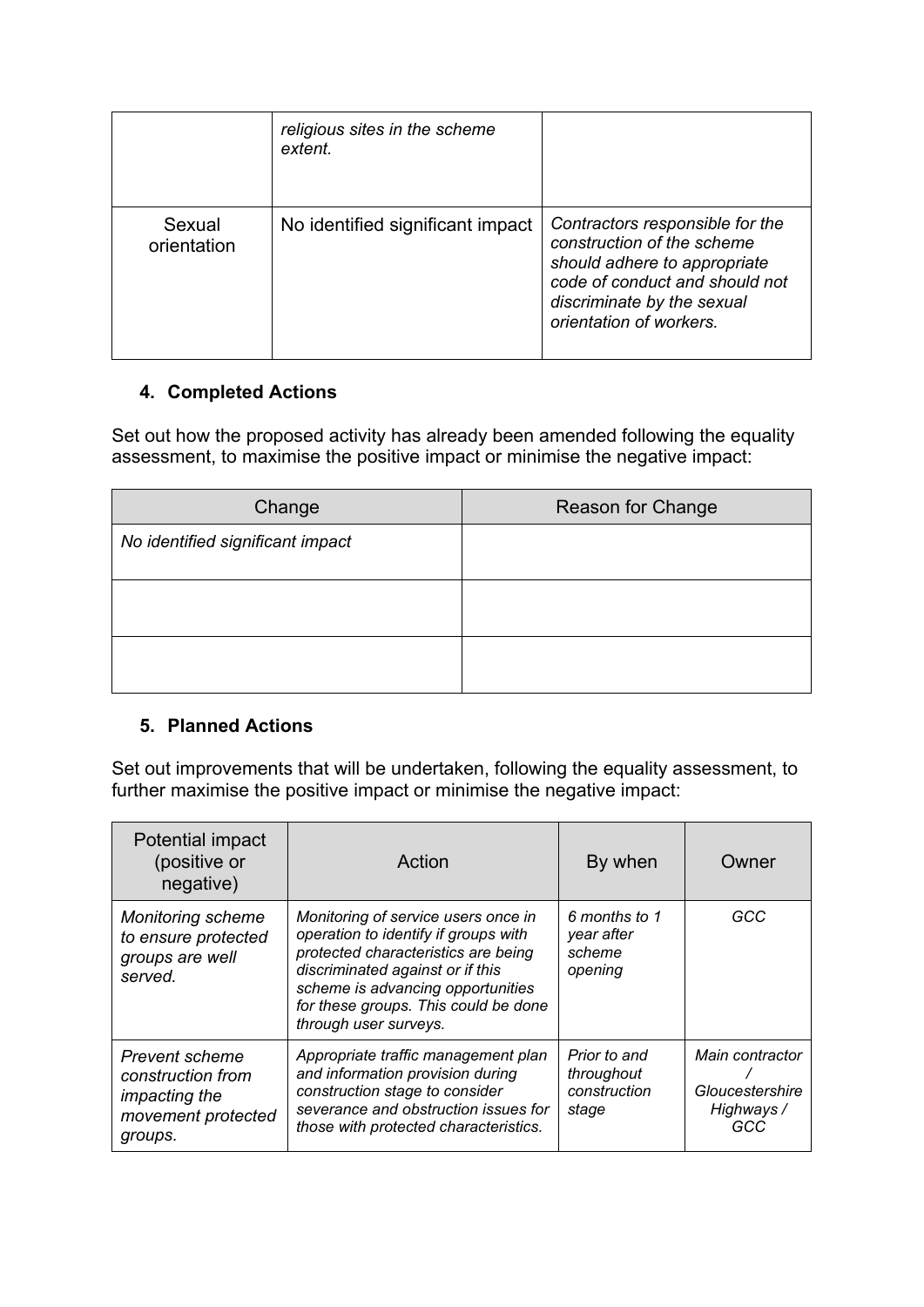#### **6. Monitoring and review**

The following processes/actions will be put in place to keep this 'activity' under review:

*All of the above actions should be monitored on a regular basis and progress on these reported to the project board.*

## **7. Officer / Decision-maker Sign off**

Officer: By signing this statement off as complete you are confirming that 'you' have examined sufficient information across all the protected characteristics and used that information to show due regard to the three aims of the general duty. This has informed the development of the activity

| <b>Signature of Senior Officer</b> |  |
|------------------------------------|--|
| Name of Senior Officer             |  |
| Date                               |  |

Decision maker: I am in agreement that sufficient information and analysis has been used to inform the development of this 'activity' and that any proposed improvement actions are appropriate and I confirm that I, as the decision maker, have been able to show due regard to the needs set out in section 149 of the Equality Act 2010.

| Signature of decision maker |  |
|-----------------------------|--|
| Name of decision maker      |  |
| Date                        |  |

## **8. Publication**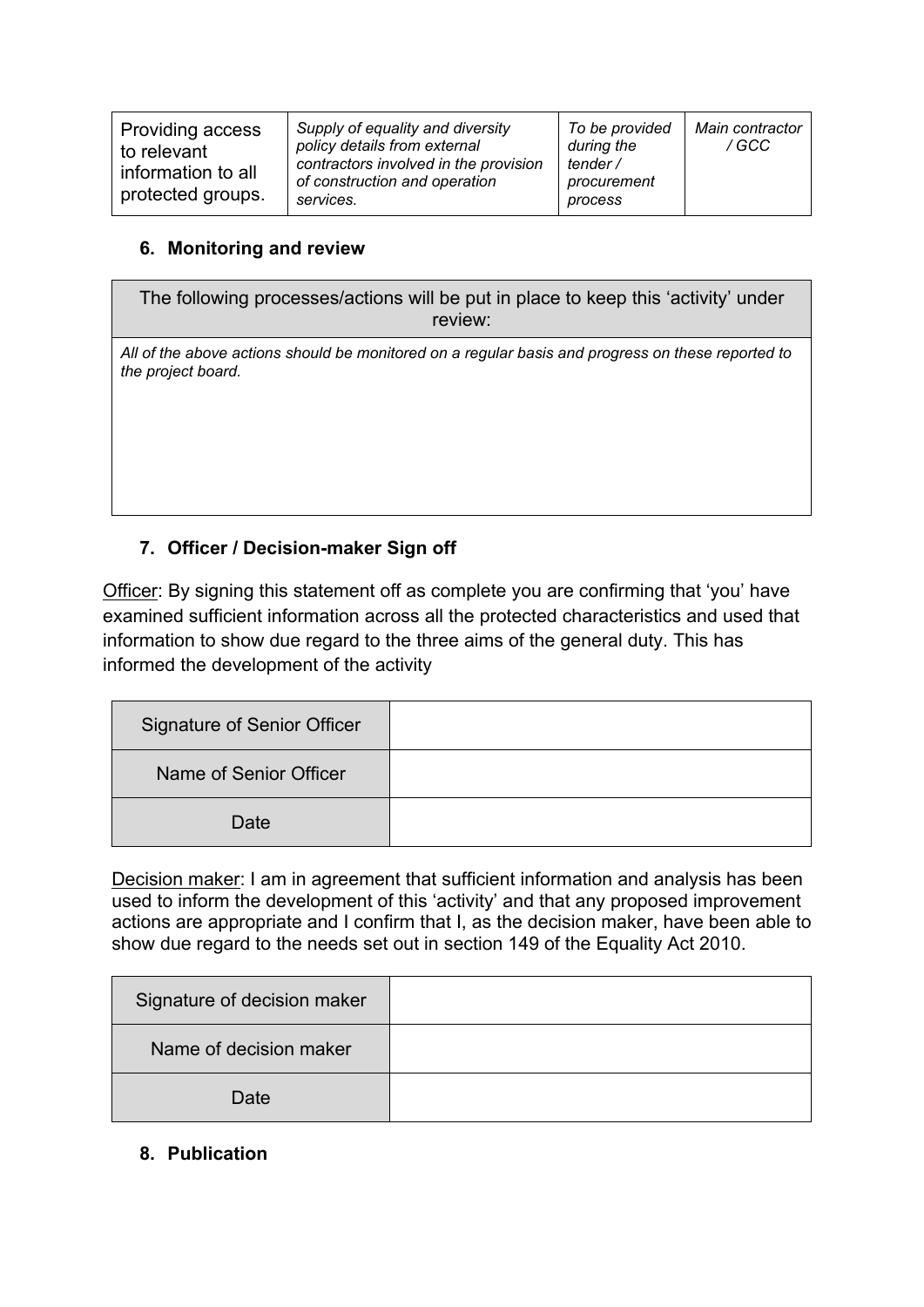If this document accompanies a Cabinet report or an Individual Cabinet Member (ICM) decision report it will be published, as part of the report publication process, on the GCC website. If this statement is not to be submitted with a Cabinet report or an Individual Cabinet Member (ICM) decision report, please maintain a copy for your own records that can be retrieved for internal review and also in case of future challenge.

#### **Appendix 1 – Service User Data**

Details of service users affected by the proposed activity

| Protected<br>Characteristic                       | Service User Data and Information                                                                                                                                                                                                                                                                                    |
|---------------------------------------------------|----------------------------------------------------------------------------------------------------------------------------------------------------------------------------------------------------------------------------------------------------------------------------------------------------------------------|
|                                                   |                                                                                                                                                                                                                                                                                                                      |
| Age<br>percentage/profile of<br>service user ages | Children - The Equality Act 2010 states that due regard should<br>be given to the impacts on younger people and older people.<br>Analysis of Census 2011 data shows that 15.3% of the population<br>in the assessment area are aged under 16 which is lower than the<br>local (17.9%) and national averages (18.9%). |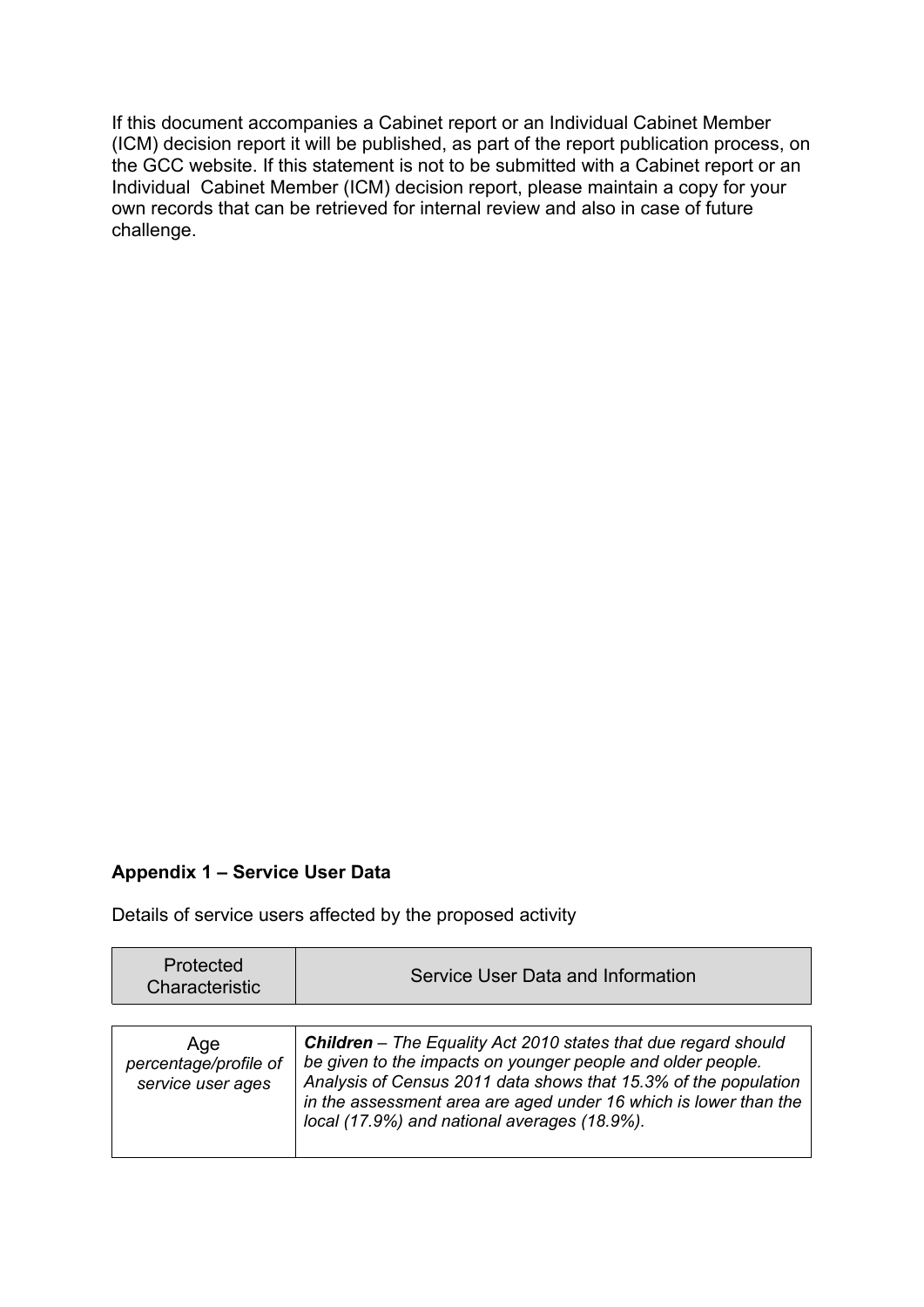|                                                                                                                           | <b>Older people</b> – The proportion of people aged over 65 in the<br>scheme area is 12.5% which is lower than both the county<br>(17.9%) and national values (16.3%). Due regard should be given<br>to the impact of the scheme on this group, particularly in<br>residential areas and where the scheme may interface with<br>crossings providing access to facilities which are of interest to this<br>group such as community centres and health facilities.<br>Source: KS102EW - Age structure (NOMIS) |
|---------------------------------------------------------------------------------------------------------------------------|-------------------------------------------------------------------------------------------------------------------------------------------------------------------------------------------------------------------------------------------------------------------------------------------------------------------------------------------------------------------------------------------------------------------------------------------------------------------------------------------------------------|
| <b>Disability</b><br>percentage/profile of<br>service users who<br>have a disability                                      | Due regard should be given to those people with disabilities and<br>the impact that scheme will have upon them. The proportion of<br>people claiming Disability Living Allowance (DLA) in the area<br>around the scheme is 5.7%, which is higher than the local area<br>$(2.0\%)$ , and the national average $(2.3\%)$ .<br><b>Source: Department for Work and Pensions (DWP)</b>                                                                                                                           |
| <b>Sex</b><br>percentage/profile of<br>service users who are<br>male and who are<br>female                                | Just under half (47.6%) of the population in the scheme area are<br>female.<br>Source: QS104EW - Sex - (NOMIS)                                                                                                                                                                                                                                                                                                                                                                                              |
| Race<br>percentage/profile of<br>service users who are<br>from black and<br>minority ethnic<br>backgrounds                | According to the 2011 Census data, 10.8% of people living within<br>1km of the scheme area are BAME, which is higher than the<br>county average (4.6%) but lower than the national average<br>$(14.6\%)$ .<br>Source: KS201UK - Ethnic group - (NOMIS)                                                                                                                                                                                                                                                      |
| Gender<br>reassignment<br>percentage/profile of<br>service users who<br>have indicated they<br>are transgender            | There is currently no information available regarding the<br>proportion of people who have undergone or going through the<br>process of gender reassignment.                                                                                                                                                                                                                                                                                                                                                |
| Marriage & civil<br>partnership<br>percentage/profile of<br>service users who are<br>married or in a civil<br>partnership | Married couples make up 33.3% of the population around the<br>scheme area, this is lower than both the national average of<br>46.6% and the county average of 50.2%.<br>Civil partnerships make up 0.3% of the population around the<br>scheme area, this is higher than the national average of 0.2% and<br>equal to the county average.<br><b>Source: KS103EW - Marital and civil partnership status (NOMIS)</b>                                                                                          |
| Pregnancy &<br>maternity<br>percentage/profile of<br>service users who are                                                | There is currently no information available regarding the<br>proportion of people who are pregnant. Therefore, an<br>approximation of relative rates of pregnancy and maternity in the<br>area as compared to local authority and national rates has been                                                                                                                                                                                                                                                   |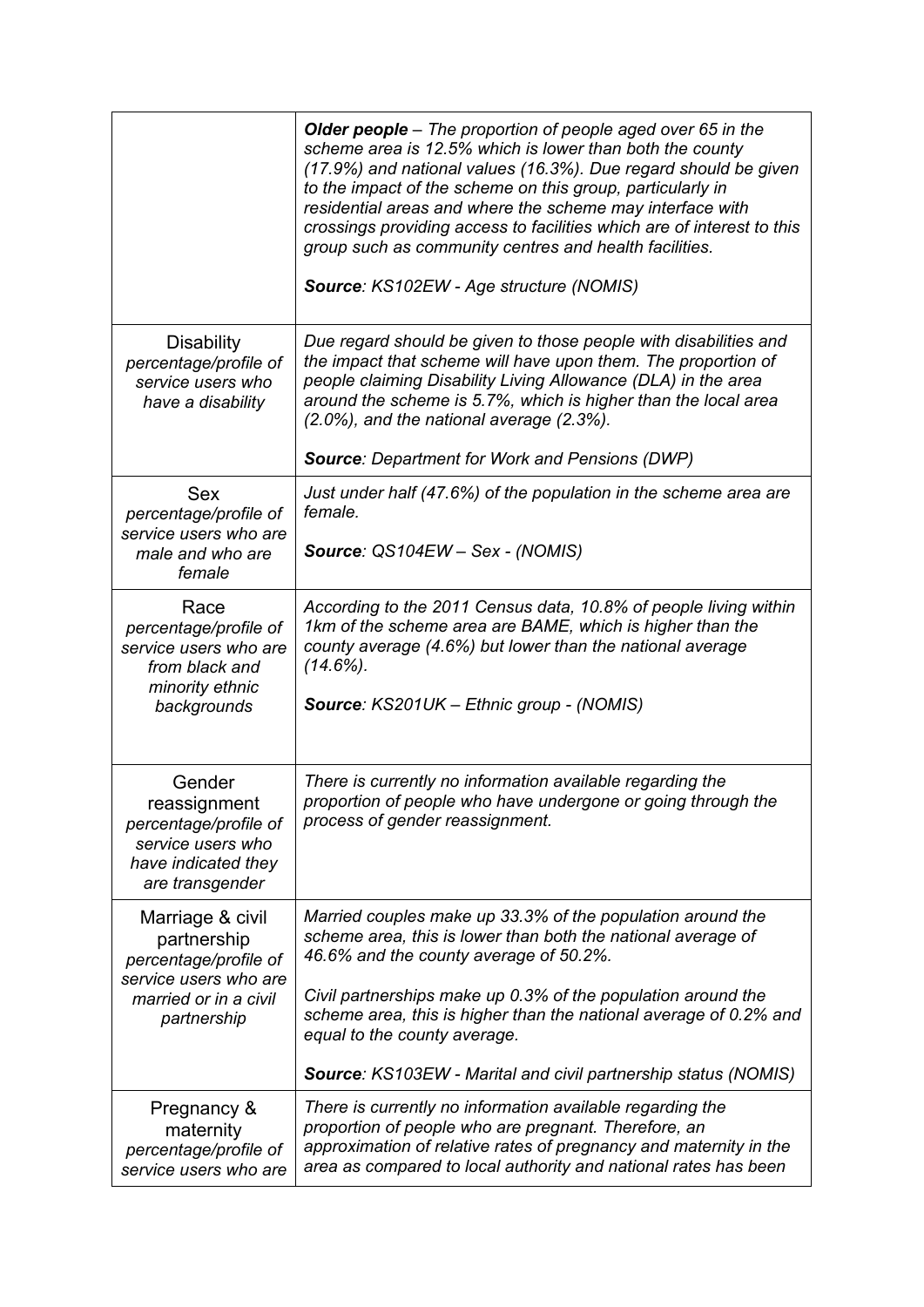| female and who are<br>pregnant or on a<br>maternity leave                                                          | calculated, using live births within the local area as well as the<br><b>Total Fertility Rate.</b><br>Gloucestershire had 6,124 live births in 2019 for a total fertility<br>rate of 1.69. This is higher than the national total fertility rate                                                                                                                                                                                  |
|--------------------------------------------------------------------------------------------------------------------|-----------------------------------------------------------------------------------------------------------------------------------------------------------------------------------------------------------------------------------------------------------------------------------------------------------------------------------------------------------------------------------------------------------------------------------|
|                                                                                                                    | which is 1.66.<br><b>Source: Births in England and Wales: summary tables</b>                                                                                                                                                                                                                                                                                                                                                      |
| Religion and/or                                                                                                    | The majority of the population within 1km of the scheme area are                                                                                                                                                                                                                                                                                                                                                                  |
| belief<br>percentage/profile of<br>service users<br>religious beliefs                                              | Christian at 56%, and there are a further 32.2% who describe<br>themselves as having no religion.<br>The remaining population in the A430 scheme area identify as<br>follows: 2.4% Muslim; 0.7% other religion; 0.7% Hindu; 0.5%<br>Buddhist; 0.1% Jewish and 0.1% Sikh.                                                                                                                                                          |
|                                                                                                                    | Source: QS210EW - Religion (detailed)                                                                                                                                                                                                                                                                                                                                                                                             |
| Sexual orientation<br>percentage/profile of<br>service users who are<br>lesbian, gay,<br>bisexual,<br>heterosexual | There is limited data available on sexual orientation of residents<br>living in a specific area. Data from the South West region was<br>used (as this is the lowest level of data available), which shows<br>95.1% of people in the South West identify as heterosexual, with<br>comparable proportions of gay, bisexual and other sexual<br>orientations to the data for England.<br><b>Source: Sexual orientation, UK: 2018</b> |
|                                                                                                                    |                                                                                                                                                                                                                                                                                                                                                                                                                                   |

# **Appendix 2 – GCC Workforce Data**

Details of Gloucestershire County Council staff affected by the proposed activity

| Protected<br>Characteristic | Total number of GCC staff affected: Not Affected |
|-----------------------------|--------------------------------------------------|
|-----------------------------|--------------------------------------------------|

| Age                             | Not Affected |
|---------------------------------|--------------|
| <b>Disability</b>               | Not Affected |
| <b>Sex</b>                      | Not Affected |
| Race                            | Not Affected |
| Gender<br>reassignment          | Not Affected |
| Marriage & civil<br>partnership | Not Affected |